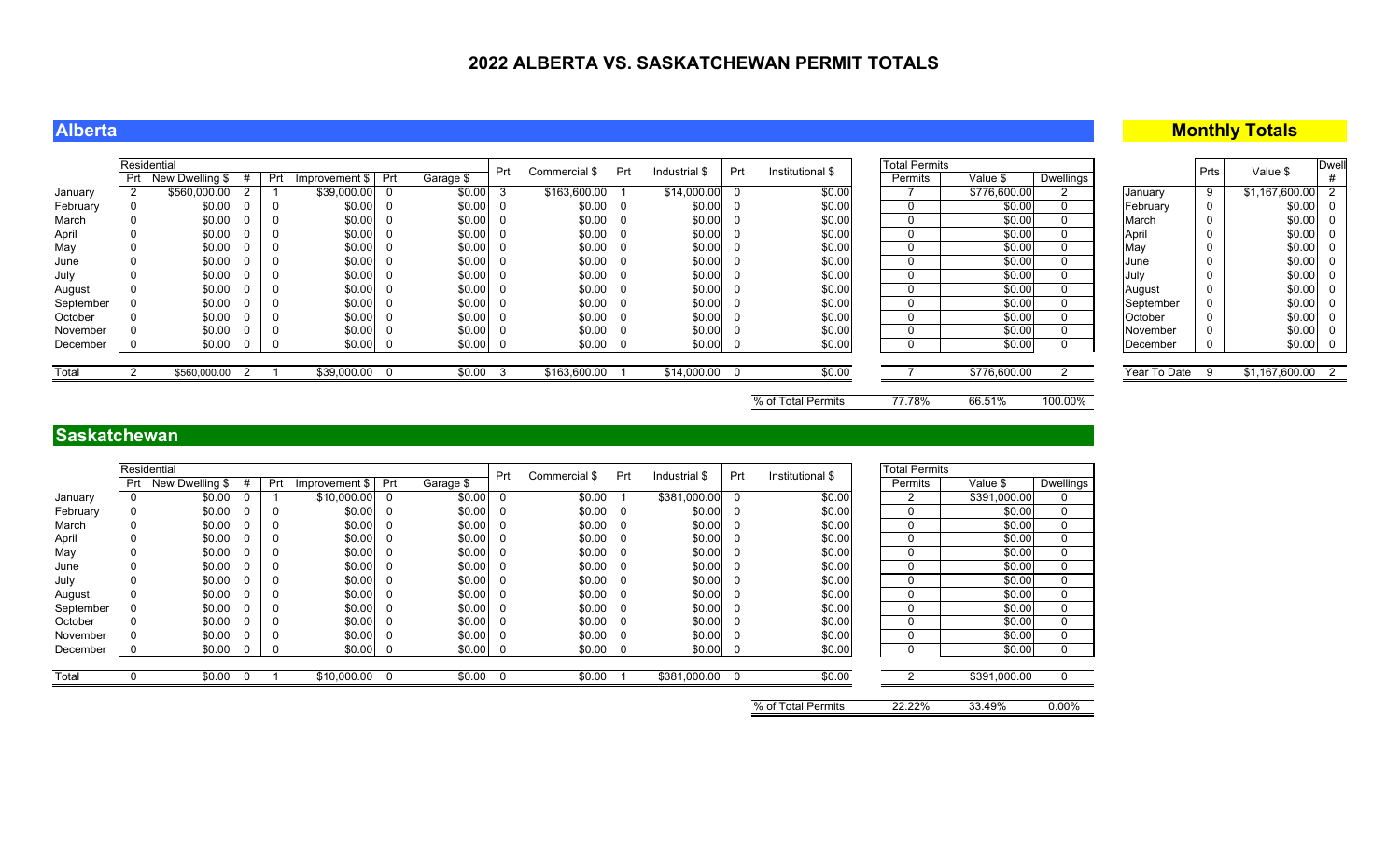# **City of Lloydminster 2022 Building Statistics**

| Year To Date                   |            |             |                             |     |                |                        |     |                          |  |             |  |             |  |              |              |  |              |            |                |       |                       |
|--------------------------------|------------|-------------|-----------------------------|-----|----------------|------------------------|-----|--------------------------|--|-------------|--|-------------|--|--------------|--------------|--|--------------|------------|----------------|-------|-----------------------|
|                                |            |             |                             |     |                |                        |     |                          |  |             |  |             |  |              |              |  |              |            |                |       |                       |
|                                |            |             | Industria                   |     |                | Residentia             |     |                          |  |             |  |             |  |              |              |  |              |            |                |       | Permit Total          |
| Month                          | New        | Improvement | New<br>Improvement          | New | Improvement    | Prt.<br>New Single Det | Prt | Semi-Detached/<br>Dunley |  | Mobile Home |  | New Apartme |  | New Rowhous€ | New Town     |  | Improvemen   | Garage     | # of Dwellings | Prts. | Value (\$)            |
|                                | n nnn nr   | \$83,600.00 | \$14,000.00<br>\$381,000.00 |     |                | \$560,000.0            |     |                          |  |             |  |             |  |              | sn nn        |  | \$49,000.00  |            |                |       | \$1 167,600.00        |
| January<br>February            |            | - 50.00     |                             |     |                |                        |     |                          |  | \$0.00      |  |             |  |              | -SO-00-      |  |              |            |                |       | $rac{1}{50.00}$       |
| March                          |            |             |                             |     |                |                        |     |                          |  |             |  |             |  |              | <b>SO 00</b> |  |              |            |                |       | \$0.00                |
| Anril                          |            |             |                             |     |                |                        |     |                          |  |             |  |             |  |              | <b>SO 00</b> |  |              |            |                |       | \$0.00                |
| Mav                            |            |             |                             |     |                |                        |     |                          |  |             |  |             |  |              | sn nn        |  |              |            |                |       | \$0.00                |
| June                           |            |             |                             |     |                |                        |     |                          |  |             |  |             |  |              | -SO 00       |  |              |            |                |       | \$0.00                |
| July                           |            |             |                             |     |                |                        |     |                          |  |             |  |             |  |              | <b>SO 00</b> |  |              |            |                |       | \$0.00                |
| August<br>September<br>October |            |             |                             |     |                |                        |     |                          |  |             |  |             |  |              | S0.00        |  |              |            |                |       | \$0.00                |
|                                |            | - SU.UU     |                             |     | - 53 C L L L L |                        |     |                          |  |             |  |             |  |              | -SO 00       |  |              |            |                |       | \$0.00                |
|                                |            | - SO 00     |                             |     | - SO OC        |                        |     |                          |  | \$0.00      |  |             |  |              | SO 00        |  |              |            |                |       | $\frac{$0.00}{$0.00}$ |
| November                       |            | \$0.00      | .SO 00                      |     | \$0.00         | - SO OC                |     |                          |  | \$0.00      |  | .SO 00.     |  |              | SO 00        |  | <b>SO.00</b> | - 560.00   |                |       |                       |
| December                       |            |             |                             |     |                |                        |     |                          |  |             |  |             |  |              |              |  |              |            |                |       | SO OD                 |
|                                | 480.000.00 |             | \$381,000.00<br>\$14,000.00 |     |                | \$560,000.00           |     |                          |  |             |  |             |  |              | sn nn        |  | \$49,000.00  | <b>COM</b> |                |       | \$1,167,600.00        |

| Year     | Commercia              |                    | Industrial      |                               | Institutional   |                  |  | Residential     |                 |               |  |                  |  |                                    |                     |  |                  |  |                   |                                |                |     | Permit Total     |
|----------|------------------------|--------------------|-----------------|-------------------------------|-----------------|------------------|--|-----------------|-----------------|---------------|--|------------------|--|------------------------------------|---------------------|--|------------------|--|-------------------|--------------------------------|----------------|-----|------------------|
|          |                        | Improvement        | New             | Improvement                   |                 | Improvement      |  | New Single Det. |                 | Semi-Detached |  | Mobile Home      |  | New Anartment                      | New Rowhouse        |  |                  |  |                   |                                | # of Dwellings |     | Value (\$)       |
|          |                        |                    |                 |                               |                 |                  |  |                 |                 |               |  |                  |  |                                    |                     |  |                  |  |                   |                                |                |     | \$1,167,600.0    |
| 2021     |                        |                    |                 |                               |                 |                  |  | \$11,234,000.00 |                 | \$430,000.00  |  |                  |  |                                    | sn nn               |  |                  |  | \$1.873.622.00    | \$150,000.00                   |                | 189 | \$71,633,690.00  |
| 2020     |                        | \$4,577,330.0      | \$3,900,000.0   |                               | sn nn           | \$835 140.00     |  | \$7,363,383,00  |                 | sn nn         |  | sn nn            |  | sn nn                              | \$560,000.00        |  | \$0.00           |  | \$1 113 024 00    | \$146,000,00                   |                | 149 | \$22,079,877.00  |
| 2019     | \$5,875,273            | \$5,461,401.2      | \$1,900,000.0   | \$88,000.00                   |                 | \$1,992,500.0    |  | \$5,688,500.00  |                 | \$0.00        |  | sn nn            |  | SO OO                              | \$3,023,276.00      |  | \$0.00           |  | \$1,049,400.00    | \$75,000.00                    |                | 143 | \$25,153,350.79  |
| 2018     |                        |                    |                 | \$887,000.00                  |                 | \$1,825,866.0    |  | \$12,041,000.00 |                 | sn nn         |  | sn nn            |  |                                    | \$0.00              |  | \$0.00           |  | \$1 616 700.00    | \$97,000.00                    |                | 194 | \$25,090,406.00  |
|          | 2017   \$10,848,000.0  |                    | 51 650 000 00   | \$476,098.15 5                | \$674,000,00    | \$760,000.00     |  | \$16,321,900.00 |                 | \$0.00        |  | sn nn            |  |                                    | \$1,545,000,00      |  | \$465,000,00     |  | \$1,020,460,00 6  | \$121,500.00                   |                | 212 | \$40,732,618.15  |
|          | 2016 S4.858.293        | \$5 687 433 (      |                 | \$384,000.00                  |                 | \$4,580,000      |  | \$16,125,057.00 |                 | \$0.00        |  | \$85,000.00      |  |                                    | \$860,000.00        |  | \$0.00           |  | \$1,629,521.00 8  | \$175,452.00                   |                |     | \$36,784,756.00  |
| 2015     |                        |                    |                 |                               |                 | \$14 492 1831    |  | \$36 733 668 00 |                 |               |  | \$0.00           |  |                                    | \$1,000,000.00      |  | \$1,200,000.00   |  | \$641469761       | \$255,000,00                   |                | 375 | \$119,270,424.61 |
| 2014     |                        |                    |                 |                               |                 |                  |  | S68 331 474 0   |                 |               |  | <b>027200000</b> |  | \$25,358,000.00                    | \$1,400,000.0       |  | \$4 137 218 00   |  | <b>CA 247 205</b> | <b>S204,000</b>                |                |     | \$172,734,879.50 |
| 2013     |                        |                    |                 |                               |                 | \$657 651 0      |  | \$64,885,874.00 | 245             | SO 00         |  | \$404,000.00     |  | SO OO                              | \$13,756,506.00     |  | \$600,367,00     |  | \$1,440,943.87    | \$243,716.00                   |                | 585 | \$188.409.162.29 |
| 2012     |                        |                    |                 | \$747361000                   | \$45 981 995 00 | \$1 331 847 1    |  | \$65,842,990,00 | つらつ             | sn nn         |  | \$800,000,00     |  | \$21,400,000.00<br>20 <sub>R</sub> | \$13.504.107.00 115 |  | \$524,077,00     |  | \$1,377,717,00    | \$285,301.00                   |                | 583 | \$188,772,134.00 |
| 2011     |                        | 7 150 574 00       |                 |                               | \$57,541,220,00 | \$1.210.229.00   |  | \$59,614,276.00 | 234             | en nn         |  | \$1,004,151,00   |  | \$4,095,000.00                     | \$6,822,325,00      |  | \$3.643.000.00   |  | \$1,314,344,00    | \$310,188.00                   |                | 578 | \$180,325,572.00 |
|          | 2010   \$26.663.773.00 | 10 I S6 615 408 00 | \$19.983.378.00 | \$1.068.065.00 6 \$118.000.00 |                 | 3 56 230 023 00  |  | \$44,756,679.00 |                 | \$435,000.00  |  | \$641 630 00     |  | \$0.00                             | \$965,000.00 5      |  | \$2.684.775.00   |  |                   | \$2.016.103.00 22 \$286.381.00 | -219-          | 546 | \$112,464,215.00 |
| 2009     |                        |                    | \$975,000,00    | \$1,163,500.00                | 00.000.252.13   | \$110,800.0      |  | \$18,016,975.0  |                 |               |  | 3660,000.0       |  | \$3,600,000.00                     |                     |  | \$471,590.00     |  | \$1,832,793,00    | \$366 355 00                   |                |     | \$47,738,303.00  |
| 2008     |                        |                    | 5 188 909 1     |                               |                 | <b>CRR 71841</b> |  | \$33,657,028.7  | 4A <sup>2</sup> | <b>CO OD</b>  |  | \$131,000.0      |  | \$24 822 011 00                    | \$1,901,920.00      |  | \$7,355,260,00 4 |  | \$2,408,840.00    | \$76,620,00                    |                | 502 | \$96,055,552.73  |
|          |                        |                    |                 |                               |                 |                  |  | \$53 675 345 2  |                 | 496 440 00    |  |                  |  | \$8,700,000.00                     | \$5,787,318.2       |  |                  |  |                   | \$469 109 03                   |                |     | \$118.627.261.43 |
| - 2006   |                        |                    |                 | \$739,000.00                  | \$6.591.758.60  | \$8,900,517      |  | \$51,505,457.2  |                 | 1.052.773.00  |  | \$0.00           |  | \$10.642.100.00 139                | \$1.848.000.00   1  |  | \$7,537,500,00   |  | \$4 227 143 23    | \$407 850 00                   |                | 562 | \$116,194,068.84 |
| 2005     |                        | \$4,754,800.       |                 | \$2.110.245.00                | \$26,847,000.00 | \$1,485,500.0    |  | \$40,347,884.0  |                 | 2 288 000 00  |  |                  |  | \$10.967.000.00                    | \$4,480,000.00      |  | \$0.00           |  | \$1 210 745 00    | \$252,902.00                   |                | 505 | \$122,534,777.00 |
| 2004     |                        |                    | \$7,521,914,00  | \$756.775.00 <b>I</b>         | 1275 NNO NN     | \$676 100 00     |  | \$35,503,300.00 | - 264           |               |  | <b>SO 00</b>     |  | \$10,800,000.00                    | sn nn               |  | \$1,800,000,00   |  | \$1.078.050.00    | \$326,308.00                   |                | 486 | \$71,955,660.05  |
| - 2003 - |                        |                    |                 |                               |                 | \$113,487.00     |  | \$23 615 800.0  |                 |               |  | \$110,000.00     |  | sn nn                              | sn nn               |  | sn nn            |  | \$1,036,150,00    | \$182 800 00                   |                |     | \$39,626,345.32  |
| 2002     |                        |                    |                 |                               |                 | \$384 488 0      |  | \$32,760,400.0  |                 |               |  | \$770,000.00     |  |                                    | \$737,000.00        |  |                  |  | \$843,523.7       | \$127,000.00                   |                | 503 | \$45,085,863.77  |
| 2001     |                        |                    |                 |                               |                 |                  |  | \$20,842,475.0  | 183             |               |  | \$110,000.0      |  | \$1,500,000.00                     | \$890,000,00        |  |                  |  | \$931 896 46      | \$199,601.00                   |                | 379 | \$42,822,997.46  |
| 2000     |                        |                    |                 |                               |                 |                  |  | \$15,975,396.45 | 140             |               |  | \$166,550,00     |  |                                    | \$234,000.00        |  |                  |  |                   | \$244 100 00                   |                | 300 | \$46,591,473.45  |
|          |                        |                    |                 | . SGOO OOO OO                 | \$10.240.159.00 | \$1.361.000.0    |  | \$11,624,500.0  |                 |               |  | \$250,000.0      |  |                                    | \$1,148,000.0       |  |                  |  | \$1.283.600.00    | \$262,800,00                   |                |     | \$42,730,133.00  |
| 1998     | \$425,000.00           |                    |                 | \$1,459,000.00                |                 |                  |  | \$14 110 150 0  |                 |               |  |                  |  | \$100,000.00                       | \$1,653,700         |  |                  |  | \$1.330.300.00 34 | \$222,900.00                   |                |     | \$26,760,450.00  |

| Month    |                |                       |                        |                                        |                |                      |                              |       |                         |                  |      | 2013                                   |                | Prts. |                        | Prts |                               |                  |       |                        |                 |                  |  |
|----------|----------------|-----------------------|------------------------|----------------------------------------|----------------|----------------------|------------------------------|-------|-------------------------|------------------|------|----------------------------------------|----------------|-------|------------------------|------|-------------------------------|------------------|-------|------------------------|-----------------|------------------|--|
| January  |                | -202                  |                        |                                        | \$605          |                      | <b>2010</b><br>\$7 054 802 0 | Prts. | 2015<br>\$15,727,107.00 | \$9,641,967,00   |      | \$16,571                               | \$9,843,782.00 |       | 2011<br>\$4,007,442.00 |      | <b>2010</b><br>\$2,921,689.00 | \$509,660.00     | PITS. | zuuc<br>\$1,162,790.00 | \$8,455,848,36  | \$3.302.200.     |  |
| February |                |                       | \$1,536,500            |                                        |                |                      | \$2 728 153 0                |       | \$16,134,693.           |                  |      | \$20,277,942.00                        | \$5,921,349.0  |       | \$5 177 519 0          |      | \$4,503,110.00                | \$1.450.620.00   | 11    | \$3,211,995.00         | \$6,705,420.00  | \$8,850,180.0    |  |
| March    |                |                       |                        |                                        |                |                      | \$3.046.202.                 |       |                         | <b>C17 806 5</b> |      |                                        |                |       | \$11,659,028.0         |      | \$8,633,282.00                | \$2,639,636.00   |       | \$6,410,843.00         | \$9,120,486.0   | \$3,950,100.0    |  |
|          |                |                       | \$576,000.0            | \$1,654,954,00                         | \$1,989,447.00 | \$4,521,500.00       | \$2,747,500.0                |       | \$5,461,624.00          | \$25,769,358.0   |      | \$15,550,111.0                         | \$16,831,3820  |       | \$6,640,399.00         |      | \$24 404 756 00               | \$548960200      |       | \$8,647,580,00         | \$25,656,149.00 | \$10,079,956.2   |  |
|          |                | 2.623.000             | \$760.250.0            |                                        | 026 966 00     | \$3,305,210.00       | \$4 711 860 '                |       | 12 184 500              | \$11 479 051 00  |      |                                        | 12 923 566 0   |       | \$13 135 221 00        |      |                               | \$4,793,090.00   |       | \$14,069,415.0         | SQ 668 142 27   | 37 296 800 0     |  |
|          |                |                       |                        |                                        |                |                      |                              |       |                         |                  |      | \$14,441,694.0                         |                |       |                        |      | \$8,517,814,00                |                  |       |                        |                 |                  |  |
|          |                | 8.368.000             | \$121,500.0            | \$2,949,773                            | \$2,932,000.00 | \$2 170 550 00       | \$4 775 267 ^                |       | \$9,508,843.0           | \$20,398,817.50  |      | \$15,262.1                             | 125 485 962 0  |       | 62 468 338 00          |      | \$9.298.207.00                | \$4 250 770 00   |       | \$13,385,210.0         | \$7,381,325,90  | \$10 943 428 5   |  |
| . lulv   |                | 34312                 |                        | \$969 100.00                           |                | \$4 419 898 15       | \$2,990,988.0                |       | \$6,116,643,00          | \$16,013,180.1   |      | \$10,046.0                             | \$17,070,081.0 |       | \$5 852 708 00         |      | \$6,836,736,00                | \$2,340,212.00   |       | \$11,746,544.00        | \$12,571,670,91 | \$6,858,905.4    |  |
| August   |                |                       | \$8,269,920            |                                        |                | \$5,408,500.00       | \$1,951,484.0                |       | \$4.383.270.61          | \$18,386,649.0   |      |                                        | \$10,762,224.0 |       | \$35,815,628.00        | 58   | \$5,220,969.00                | \$7.162.783.00   |       | \$3,266,984.7          | \$7,362,423.13  | \$13,017,222.0   |  |
| Septemb  |                |                       |                        |                                        |                | \$2,302,500.00       | \$1,936,700                  |       | \$9,521,830.0           | \$11,913,016.0   |      | \$13,713,157.0                         | \$11,955,703.0 |       | \$10.097.418.00        |      | \$6,262,429.00                | \$3,308,198.00   |       | \$5,195,970.00         | \$9,688,940.00  | \$4,998,629.7    |  |
| Octobe   |                |                       |                        |                                        | \$2.459.700.00 | \$1,659,000.00       | \$3,587,500                  |       | \$10.116.07             | \$20,114,972.00  |      | \$7,560,858.87                         | \$25,547,142.0 |       | \$10.614.332.00        | -45  | \$26,536,985.00               | \$10,417,382.00  |       | \$5,031,700.00         | \$4,900,617.86  | \$10,550,303     |  |
| Novembe  |                |                       |                        |                                        |                |                      | -8659.900                    |       | 58945                   | \$12,644,458     |      | $\sim$ S <sub>14</sub> 15 <sup>*</sup> |                |       | :9.3641                |      | \$6,424,861.                  |                  |       | \$5,391,130.00         | \$10,364,62u.   | \$19,402,838.    |  |
| Decembe  |                |                       | S4 068 983 0           | \$3,743,000.0                          | \$1,400,500.00 | \$10,053,500,00      | \$594 400.00                 |       | \$1 852 553 00          | \$5,370,500,00   | - 24 | \$7 715 239 42                         | \$5,550,784.00 |       | \$5,492,734.00         |      | \$2,903,377,00                | \$2,042,123,00   |       | \$18,535,391.00        | \$2 752 720.00  | \$5,697,483,00   |  |
|          | \$1,084,000.00 | $0$ $8$ 71.633.600.00 | \$22,070,877,00 1.40   | \$25 153 350 79 143 \$ 25 090 406 00 1 |                | 104   \$40.732.618.1 | $-212$ $-26$ $784$ 756 0     |       | \$119 270 424 61        |                  |      | 0 599 \$188,409,162.20                 |                |       | 190.2255               |      | 00 578 \$112 466 771          | <b>CAT 700 0</b> | 20    | \$96,058,062.7         | \$11463103      | \$104,948,046.00 |  |
|          |                |                       |                        |                                        |                |                      |                              |       |                         |                  |      |                                        |                |       |                        |      |                               |                  |       |                        |                 |                  |  |
|          |                |                       | <b>Quick Reference</b> |                                        |                |                      |                              |       |                         |                  |      |                                        |                |       |                        |      |                               |                  |       |                        |                 |                  |  |

|           |                |                                 |                       | Monti     |                 |     |                 | Prts.  | 2000            |                 | Prts. | 2002            | Prts. |                 | Prts. |
|-----------|----------------|---------------------------------|-----------------------|-----------|-----------------|-----|-----------------|--------|-----------------|-----------------|-------|-----------------|-------|-----------------|-------|
|           | <b>Permits</b> | Value                           | <b>Dwelling Units</b> | Januarv   | \$1,911,500.00  |     | \$1,584,000.00  |        | \$1,686,183.00  | \$1,768,500.00  |       | \$3,080,500.    |       | \$1,401,500.00  |       |
| Dwelling  |                | \$560,000.00                    |                       | February  | \$2,391,050.00  |     | \$1,504,000.00  |        | \$770,000.00    | \$4,469,852.00  |       | \$3,136,650.    |       | \$893,947.00    |       |
| Dwellings |                | \$0.00                          |                       | March     | \$1,058,500.00  |     | \$1,259,800.00  |        | \$2,099,000.00  | \$2,366,000.00  |       | \$2,553,700.    |       | \$5,252,000.00  |       |
|           |                | \$0.00                          |                       | Anril     | \$1,815,000.00  |     | \$5,002,600.00  |        | \$3,472,800.00  | \$3,593,204.46  |       | \$5,208,986.    |       | \$2,968,651.32  |       |
|           |                | \$0.00                          |                       | Mav       | \$2,017,200.00  |     | \$6,237,800.00  |        | \$13,686,183,00 | \$8,421,045.00  |       | \$4,052,540.0   |       | \$2,081,840.00  |       |
|           |                | \$0.00                          |                       | June      | \$3,637,000.00  |     | \$7,620,759.00  |        | \$2,454,275.00  | \$3,449,629.00  |       | \$4,276,154,77  |       | \$5,346,800.00  |       |
|           |                | \$49,000.00                     |                       | July.     | \$2,729,900.00  |     | \$1,174,000.00  |        | \$6,082,294.00  | \$3,980,900.00  |       | \$6,042,896.00  |       | \$4,030,500.00  |       |
|           |                | \$0.00                          |                       | August    | \$3,195,200.00  |     | \$1,365,300.00  |        | \$2,732,287.00  | \$3,616,300.00  |       | \$5,817,987.00  |       | \$2,401,003.00  |       |
|           |                | \$80,000.00                     | N/A                   | September | \$1,189,800.00  |     | \$4,910,274.00  | $\sim$ | \$3,275,400.00  | \$3,702,894.00  | - 29  | \$3,158,100.00  |       | \$4,201,125.00  |       |
| ovements  |                | \$0.00                          |                       | October   | \$3,310,100.00  |     | \$2,706,500.00  |        | \$7,946,976.00  | \$2,338,856.00  |       | \$3,746,800.0   |       | \$4,078,700.00  |       |
|           |                | \$381,000.00                    | N/A                   | November  | \$1,613,200.00  |     | \$7,610,600.00  |        | \$1,234,000.00  | \$1,629,986.00  |       | \$920,500.0     |       | \$5,165,861.00  | -40   |
|           |                | \$14,000.00                     | N/A                   | December  | \$1,372,000.00  |     | \$2,125,500.00  |        | \$1,680,108.45  | \$1,658,380.00  |       | \$2,757,500.00  |       | \$2,269,564.00  |       |
|           |                | \$0.00                          |                       | Totals    | \$26,240,450.00 | 245 | \$43,101.133.00 | 222    | \$47,119,506.45 | \$40,995,546.4F | 379   | \$44,752,313,77 | 500   | \$40.091.491.32 |       |
|           |                | the contract of the contract of |                       |           |                 |     |                 |        |                 |                 |       |                 |       |                 |       |

| Development                     | <b>Permits</b> | Value \$     | <b>Dwelling Units</b> |
|---------------------------------|----------------|--------------|-----------------------|
| Single Detached Dwelling        | $\mathfrak{p}$ | \$560,000.00 | 2                     |
| Semi-Detached Dwellings         | 0              | \$0.00       | 0                     |
| Mobile Homes                    | 0              | \$0.00       | 0                     |
| Row/Townhouses                  | 0              | \$0.00       | 0                     |
| Apartments                      | 0              | \$0.00       | 0                     |
| <b>Residential Improvements</b> | $\mathfrak{p}$ | \$49,000.00  | N/A                   |
| Garages                         | 0              | \$0.00       | N/A                   |
| New Commercial                  |                | \$80,000.00  | N/A                   |
| <b>Commercial Improvements</b>  |                | \$0.00       | N/A                   |
| New Industrial                  |                | \$381,000.00 | N/A                   |
| Industrial Improvements         |                | \$14,000.00  | N/A                   |
| New Institutional               | 0              | \$0.00       | N/A                   |
| Insitutional Improvements       | 0              | \$0.00       | N/A                   |

|  |  |  | <b>Year To Date</b> |  |  |
|--|--|--|---------------------|--|--|
|  |  |  |                     |  |  |
|  |  |  |                     |  |  |

#### **Year To Year Totals**

### **Permit Totals By Month**

| Month     | 1998            | Prts. | 1999            | Prts. |
|-----------|-----------------|-------|-----------------|-------|
| January   | \$1,911,500.00  | 16    | \$1,584,000.00  | 12    |
| February  | \$2,391,050.00  | 22    | \$1,504,000.00  | 13    |
| March     | \$1,058,500.00  | 16    | \$1,259,800.00  | 14    |
| April     | \$1,815,000.00  | 22    | \$5,002,600.00  | 17    |
| May       | \$2,017,200.00  | 27    | \$6,237,800.00  | 24    |
| June      | \$3,637,000.00  | 28    | \$7,620,759.00  | 24    |
| July      | \$2,729,900.00  | 27    | \$1,174,000.00  | 15    |
| August    | \$3,195,200.00  | 25    | \$1,365,300.00  | 19    |
| September | \$1,189,800.00  | 17    | \$4,910,274.00  | 30    |
| October   | \$3,310,100.00  | 19    | \$2,706,500.00  | 15    |
| November  | \$1,613,200.00  | 13    | \$7,610,600.00  | 30    |
| December  | \$1,372,000.00  | 13    | \$2,125,500.00  | 20    |
| Totals    | \$26,240,450.00 | 245   | \$43.101.133.00 | 233   |

| 2005            | Prts. |
|-----------------|-------|
| \$22,711,300.00 | 25    |
| \$18,045.00     | 27    |
| \$2,323,500.00  | 43    |
| \$5,512,500.00  | 56    |
| \$1,958,820.00  | 48    |
| \$14,557,122.00 | 41    |
| \$12,652,400.00 | 50    |
| \$1,226,200.00  | 62    |
| \$6,954,200.00  | 61    |
| \$1,602,959.00  | 38    |
| \$9,295,245.00  | 27    |
| \$2.130.590.00  | 22    |
| \$80.942.881.00 | 500   |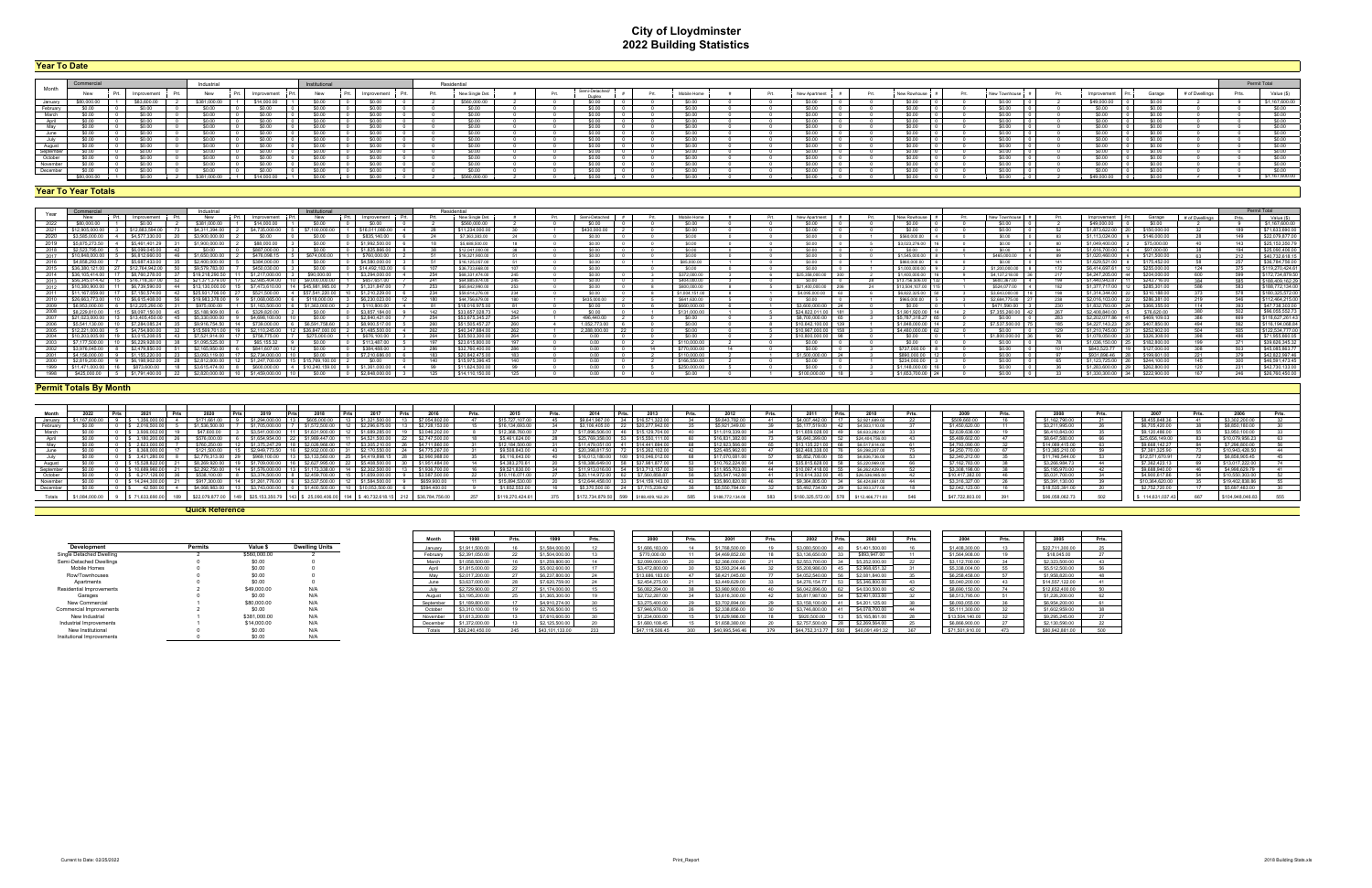|                      |                         |                                                       | <b>January 2022 - Permits Issued</b> |                              |                      |
|----------------------|-------------------------|-------------------------------------------------------|--------------------------------------|------------------------------|----------------------|
| <b>Permit Number</b> | Project<br>Information  | <b>Type of Work</b>                                   | <b>Construction Value Total</b>      | <b>Construction Location</b> | Lot/Block/Plan       |
| AB                   |                         |                                                       |                                      |                              |                      |
| LYD B 0007 22 MU     | Commercial              | Seasonal Garden Centre                                | \$80,000.00                          | 5031 44 Street               | 42 1 162 2097        |
|                      | 1                       | <b>Total</b>                                          | \$80,000.00                          |                              |                      |
| LYDB000122MU         | Commercial              | <b>Interior Reno</b>                                  | \$75,000.00                          | 5121 50 Street               | 15,16 5 LXXXVI(RN86) |
| LYDB000322MU         | Commercial              | <b>Interior Renovation</b>                            | \$8,600.00                           | 119- - 5211 44 Street        | G 902 2963           |
| AB                   | $\overline{2}$          | <b>TOTAL</b>                                          | \$83,600.00                          |                              |                      |
| LYDB000522MU         | Industrial              | <b>Accessory Building</b>                             | \$14,000.00                          | 6619 63 Street Close         | 12 2 112 2845        |
| AB                   | 1                       | <b>TOTAL</b>                                          | \$14,000.00                          |                              |                      |
| LYDB000822MU         | Residential             | <b>New Dwelling</b>                                   | \$310,000.00                         | 3701 72 Avenue               | 2 23 132 4708        |
| LYDB000922MU         | Residential             | New Dwelling                                          | \$250,000.00                         | 6103 19 Street               | 13 14 142 4772       |
|                      | $\overline{2}$          | <b>TOTAL</b>                                          | \$560,000.00                         |                              |                      |
| LYDB001022MU         | Residential             | <b>Basement Development</b>                           | \$39,000.00                          | 1804 63 Avenue               | 5 17 142 4772        |
|                      | 1                       | <b>TOTAL</b>                                          | \$39,000.00                          |                              |                      |
|                      | $\overline{\mathbf{z}}$ | <b>AB TOTAL</b>                                       | \$776,600.00                         |                              |                      |
| <b>SK</b>            |                         |                                                       |                                      |                              |                      |
| LYDB000222MU         | Residential             | <b>Basement Development</b>                           | \$10,000.00                          | 4623 13 Street               | 5 10 102176681       |
|                      | 1                       | <b>TOTAL</b>                                          | \$10,000.00                          |                              |                      |
| LYDB000422MU         | Industrial              | <b>New Construction</b><br><b>Effluent Pump House</b> | \$381,000.00                         | 40 67 Street                 | SW-13-50-28W3        |
|                      | $\mathbf{1}$            | <b>TOTAL</b>                                          | \$381,000.00                         |                              |                      |
|                      | $\overline{2}$          | <b>SK TOTAL</b>                                       | \$391,000.00                         |                              |                      |

| o              | <b>SK TOTAL</b>      | \$391,000.00   | <b>2 SK PERMITS</b> |
|----------------|----------------------|----------------|---------------------|
| <b>PERMITS</b> | <b>AB TOTAL</b>      | \$776,600.00   | <b>7 AB PERMITS</b> |
| <b>ISSUED</b>  | <b>AB + SK TOTAL</b> | \$1,167,600.00 |                     |